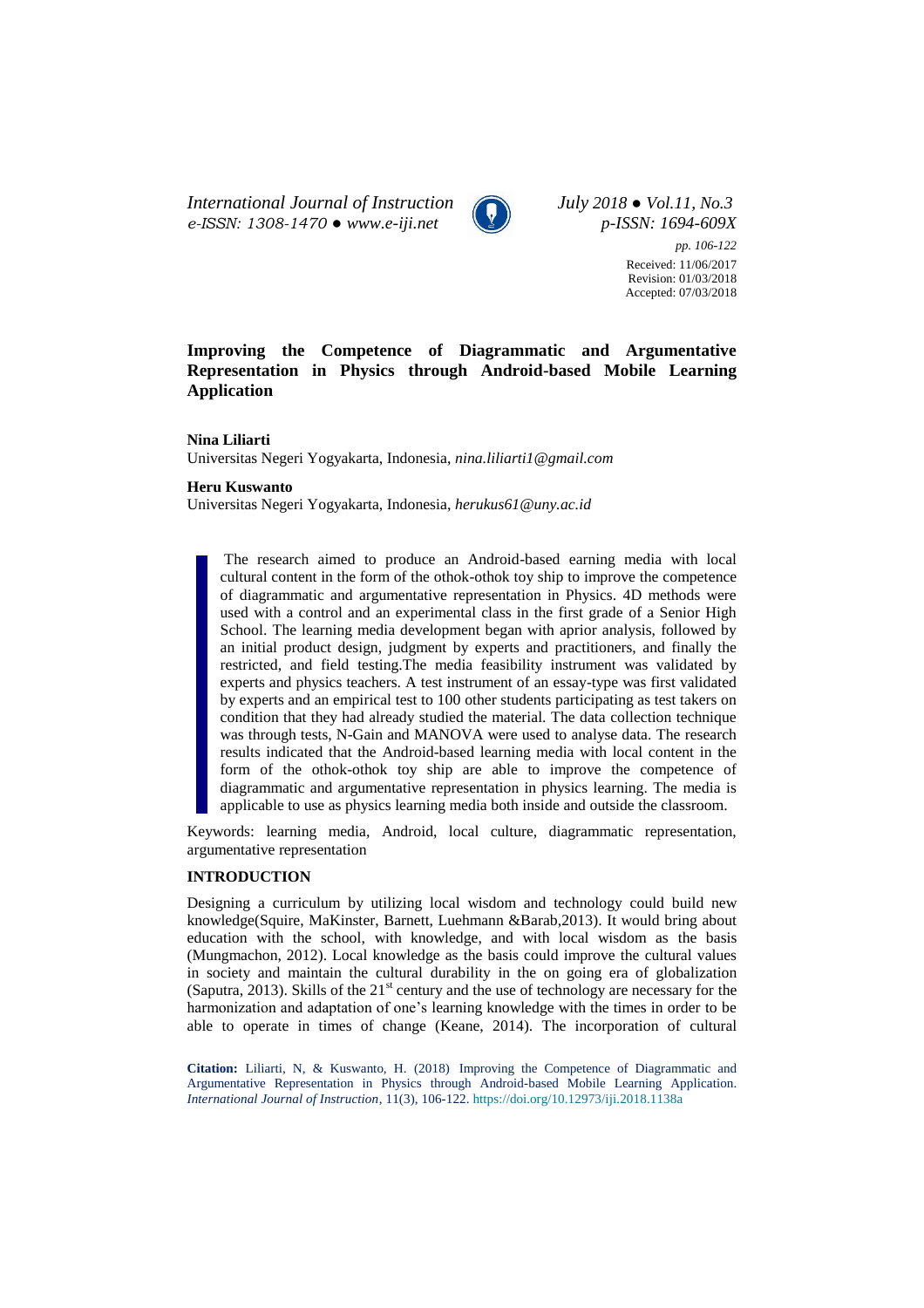knowledge into the school curriculum is useful in maintaining citizens' identity in a nation (Baynes & Austin, 2012).

The use of innovative technology in education provides educators with a valuable opportunity for making improvement in the curriculum in order to make it an interactive one which is more inclusive and interesting (Thomas, 2013). By means of the technological application, users of devices with Windows and Android would be able to explore concepts of physics wherever they are.

The use of the Android device is already quite widespread (Abildinova, Alzhanov, Ospanova, Taybaldieva,Baigojanova, & Pashovkin,2016). It goes along with the use of mobile devices, are the most common. which keep growing in popularity into consumers' gadgets that are among those, mobile devices are the most common (Liu, Horton, Lee, Kang, Rosenblum, O'Hair, & Lu, 2015). Data from Stat Counter Global Stats in 2017 indicates an increasing use of Smart phoneon monthly basis through an operating system called Android. The most recent data are those in February which indicates an increase of 37.47%. The hardware platform provided by that system is so convenient for developers to use that they need not spend much effort in materializing their ideas. It enables Android to have further developments (Leetian, 2013; Wang, Gu, & Ma, 2014). Technological progress enables interactive learning, and Smartphone would have a chance to be developed into media that supports the learning conducted in schools.

Indeed progress in technology gives more chances for education to conduct interactive learning. Android enables its users to communicate with others wherever they are without any hindrance (Hanafi  $\&$  Samsul, 2015), and it accordingly explains how the Android operation system provides an efficient learning in which the learners could download the learning materialsanytime anywhere (Jengathe, Dinesh, & Rojatkar, 2015). Thus ,Smartphone users would enjoy physics learning (Wong, & Chau, 2011).

Difficulty in learning physics is caused, among others, by the various simultaneous different matters inherent in the presentation of a lesson in physics. The matters are practicum sessions, formulas and calculations, graphs, diagrams/pictures, and concepts. As stated by Ornek, Robinson, & Haugan(2008),learners regard that physics as a school subject affects their comprehension and learning. Competence in problem solving is a main part of physics learning (Docktor, Jennifer, & Mestre, 2014)

Here, the context is the important of connection that made between physics learning and the local culture around the learners, and also the service of mobile telephone application technology in the learning. The objective of the research was to determine the benefits of an Android-assisted learning media with local culture as basis in physics learning.

#### **LITERATURE REVIEW**

#### **Local Culture as Learning Resource**

Traditionally, education is already offered in the classroom where students could directly interact with their teachers and that is the type of interaction that makes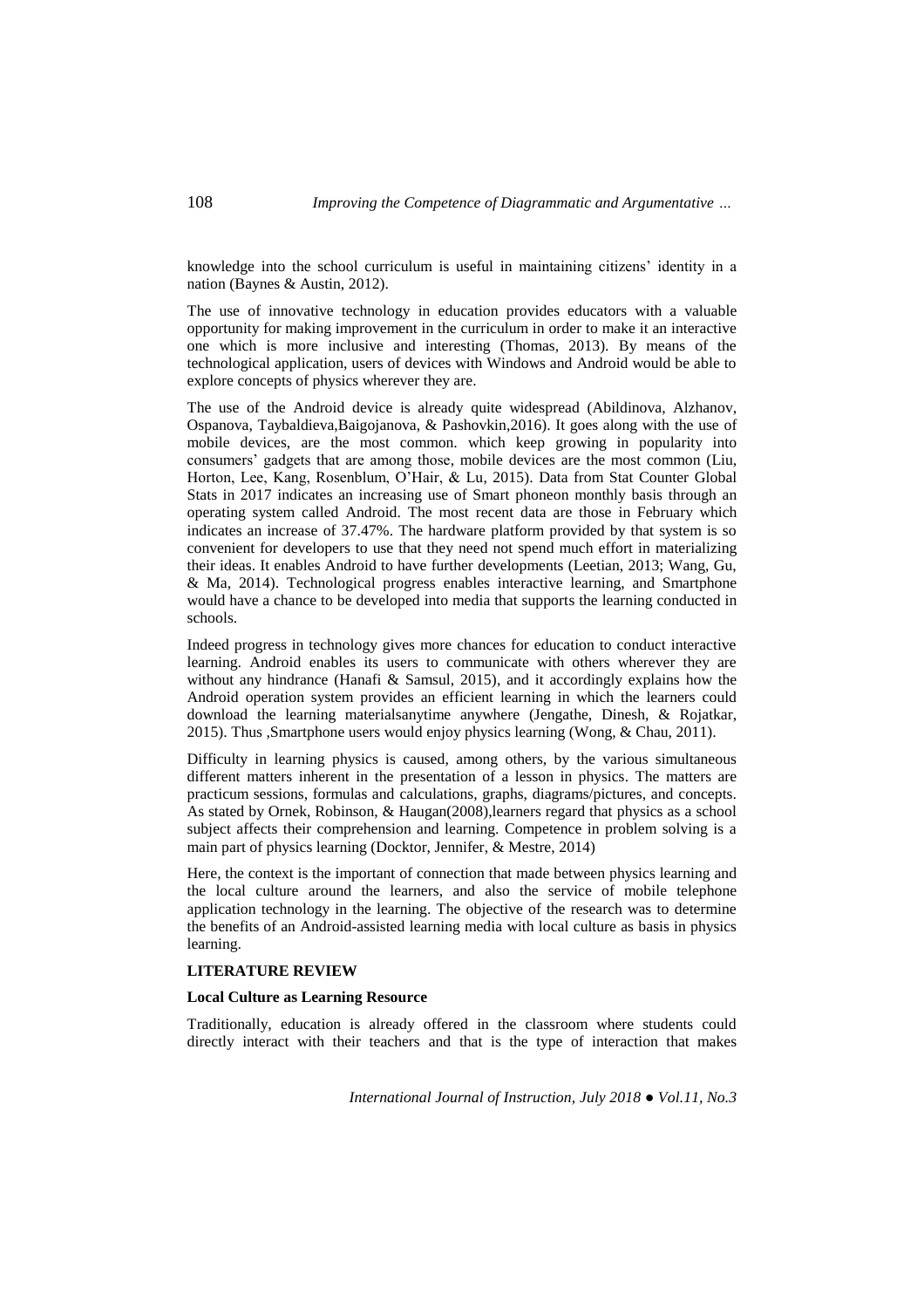students' physical presence very important. However, the wide distribution of information that easily enabled by means of the computer and communication technology has made the learning process easier to accomplish. Local wisdom is part of culture, moreover, local culture is an element of traditional culture that is deeply rooted in human life and in society, and then, the element is related to the human resources, cultural sources, economic matters, security, and law in the region concerned (Geertz, 1973).

Education integrated with local culture could be accepted as scientific knowledge (Parmin, et al., 2016). According to research by Azizah et al.,(2015), the use of a device for physics learning at SMA (*Sekolah Menengah Atas*or 'senior high school', the second level of the two-level high school system)with materials concerning fluid dynamics and the local culture in Riau as basis, developed by using the 4D model(with stages referred to as define, design, develop, and disseminate),indicated success in improving learners' cognitive competence.

Research by Ardan, et al., (2015) proves that the local wisdom in a region is able to use in teaching learning. It is able to support the program of the preservation of local wisdom in order that it is not undesirably changed by time. Therefore, by integrating local culture, knowledge and cultural values, it may deliver to students as contextual learning. In the research result, the students do not abandon the local culture that possessed by the regional inhabitants.

The children's toy in the particular research is *othok – othok*. It was popular in the era of the 80s (Choiriyah, 2015). It comes in two sizes. The small-sized ship is 15 cm long and 6 cm wide and the large-sized ship is 20 cm long and 8 cm wide. The *othok-othok*toy ship comes with many different colour choices. Each *othok-othok* basically consists of thetoy ship hull, apipe to fill water into a kettle, and a container with cotton for flame making to produce heat that boils the water. The toy is called the *othok – othok*ship because in operation it emits a repetitive knocking sound (something like "Tok.Tok.Tok.Tok.Tok.").

Physics have two characteristics.First, physics is a mathematical description of natural phenomena and, secondly, it is also a prediction of concerned natural phenomena which is concluded from measurement and observation results (Holbrow, Lioyd, & Amanto, 2010). Thus, physics learning becomes a process of improvement in the learners' selfpotential through the study of natural phenomena.

## **M-Learning as Part of Learning Media**

Since the arrival of the cellular telephone in1980 (Huet, & Tcheng, 2010),mobile devices have made possible the occurrence of new creativity (such as that in the activity of music video designing), new work performance, and new ways for accessingonline sites. Mobile devices have quite a high selling power and this gives the impression that technology supports education (Ally, 2009). The success and the integrative value of technology depends greatly on the teaching and learning process itself (Kayalar, 2016). Mobile learning helps the user to interact more (Maha & Heba, 2015).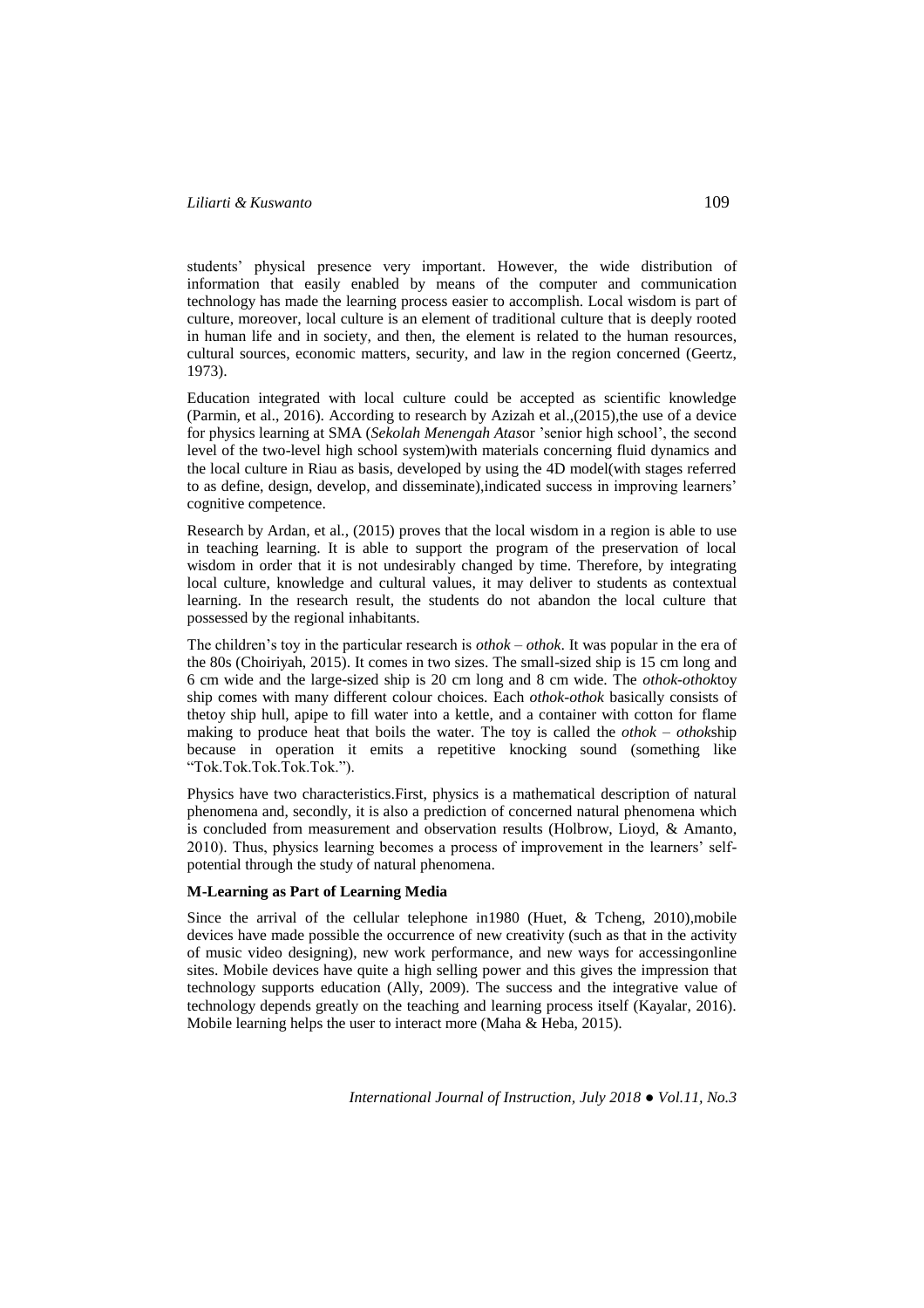Sarrab, Elgamel,& Aldabbas (2012) mention a technique of conducting m-learning by using wireless and mobile technology in improving learning and education in general. Mobile devices could also play an active rolein the teaching and learning (Gonzalez, da Silva, Canedo, Huete, Esteban, Manso, Rochadel,& Gonzalez,2015) of Physics.

The use of Smartphone is usually accompanied with the use of Android applications (Android refers to the name of an operation system). The use of the Android-based learning media is one of the applications of the  $21<sup>st</sup>$ -century learning style (Calimag, Mugel, Conde, &Aquino, 2014). Meister (2011) and Yektyastuti, and Ikhsan, (2016)mentions that a smartphone, could be used to support the learning process with careful attention paid to reviews done to such device serving asa learning media. Research by Chang, Chen, and Hsu (2011) indicates that learning materials packaged in digital game form influence the learning process and also that the learning media in digital game form could improve learners' learning achievement.

Android mobile devices have superiority with their 24.6% in sales in comparison with Windows mobile devices with their 9.8% in sales in 2014 (Gandhewar & Sheikh, 2010). Android devices, whose initial function was merely as means of entertainment, are now developing into a learning media that could help students in learning (Ma, Gu,& Wang, 2014).

## **Competence in Diagrammatic and Argumentative Representation**

Problem solving is described as an exploration using representation (Docktor & Mestre, 2014). Representation could become a competence factor in relation with conceptual understanding and scientific reasoning (Nieminen, Savinainen, & Viiri, 2012). McBride and Cooper (2016) support the idea that definition and representation are processes that state the scope and direction of a problem and organize the knowledge required for problem solving.In educational psychology, representation means the modeling of concrete matters in the real world into abstract concepts or symbols (Hwang, Chen, Dung, &Yang, 2007).

Physicists usually undertake what is called diagrammatic representation (Raghavan & Glaser, 1995) in order to know learners' feedback (Roselli, Howard, & Brophy, 2006). When solving a problem, learners use internal and external representation. Students who could make a diagrammatic representation generally have better competence in problem solving (Edens & Potter, 2008). The reason is that diagrammatic representation could lessen the complexity of authentic representation and process management in problem solving (Aviani, Erceg, & Mesci, 2015). Furthermore, argumentation, or argumentative representation,is useful as efficient mediator of task-switching performance,especially in making connections among the resulting answers available (Saeki, Saito, & Kawaguchi,  $2006$ ), and it could be successfully used to teach declarative knowledge (Schworm  $\&$ Renkl, 2007).

## **METHOD**

#### **Experimental design**

The research was quantitative in approach. Research and Development (R&D) was used as method of the research.This research followed the four steps of Thiagarajan, Semmel,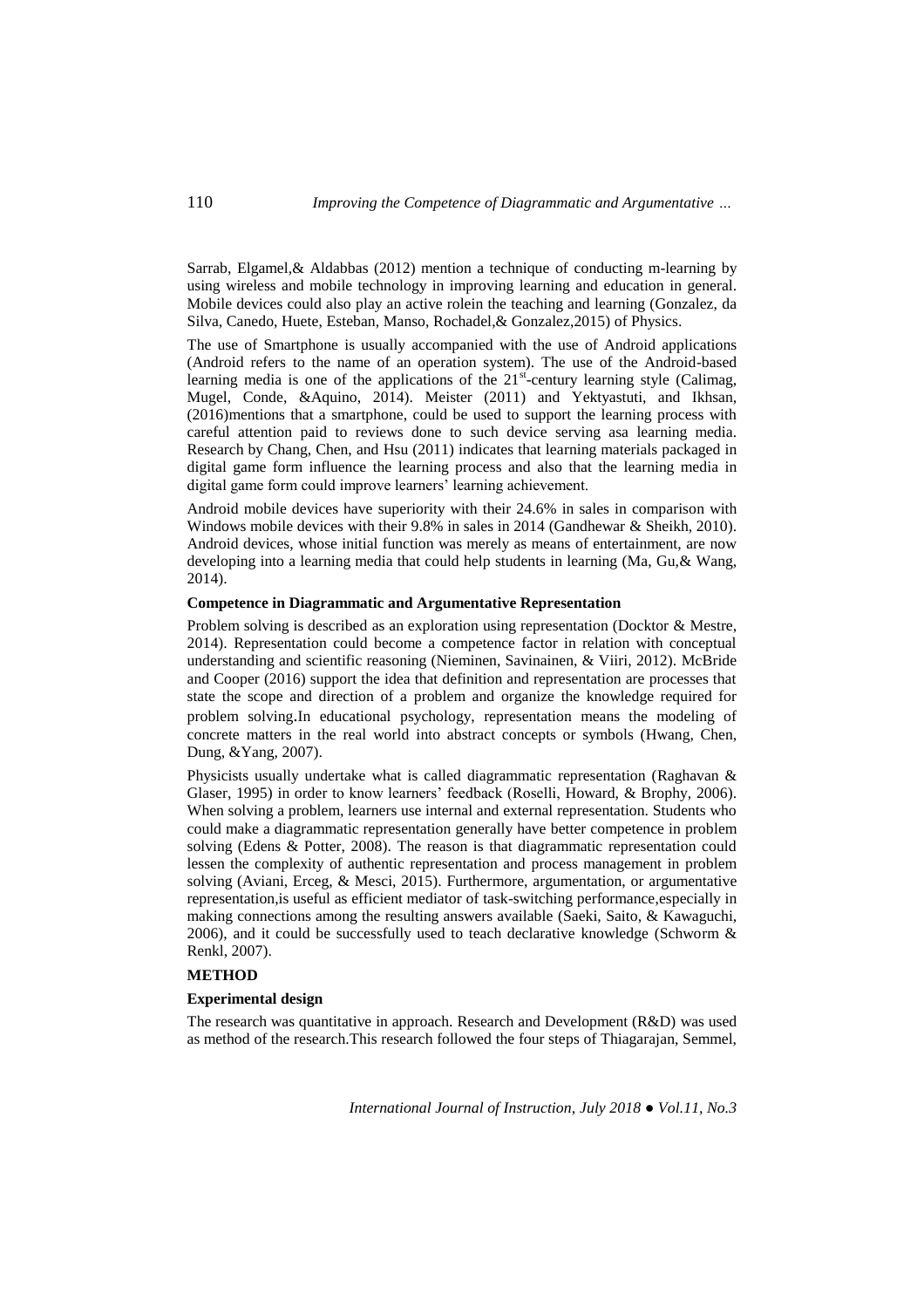and Semmel (1974), i.e. Define, Design, Developand Disseminate. The results of need analysis, literature, and field study were drawn upon to develop materials,methods, and instruments test.

Define stage is a stage of need analysis of learning that based on the student development, learning environment, and curriculum. In this stage, it conducted preliminary analysis, students' analysis, concept analysis, and portfolio analysis. Design stage is a makinh scenario of learning media on othok-othok ship-based; Newton law, Archimedes law, and convection of heat. Develop stage aim to produce a learning media based on local value and portfolio instruments-it seems like common learning media. The difference of the developed media is not in a printed media but application for Android-smartphone.Learning media is developed through Adobe flash software. In this stage, it conducted compiling analysis of story board, lay out design, and all this thing was managed in interesting way. The measuring ability of diagram representation and argument conducted before and after the learning that aimed to know the difference of learning in experiment and control class. The developed learning media is feasible after it able to improve the ability of diagram representation and argumentation.

## **Participants**

The research subjects were SMA students. By means of probability sampling, 60 students at the SMA were selected and divided into two groups; first half as an experimental class and the second half as a control class*.* The media feasibility testing involved 30 students of Grade X (the official term for the first grade of SMA), whom were yet to be given any lesson about Newton's law. The research was conducted at a SeniorState High School known as the SMA N 3, Yogyakarta, from January to May 2017.

#### **Instruments**

The research instruments went through an evaluation process by the experts and physics teachers. The instrumentswere evaluated in thematerial and media aspects of the learning media. Another aspect tested is its feasibility.A limited trial of the instrument was performed involving200 respondents to obtain empirical validity and test reliability. Data were analyzed using the QUEST software. The results showed that all test items have INFIT MNSQ between 0.76 to 1.33 which means the test item was valid and the reliability of the test item is 0.78 which means that all the tested items are reliable.

### **Data Analysis**

The obtained data through the research instrument was analyzed through SPSS 16.0. Firstly, it needed to make sure that the data were distributed normally and homogenously. By using mean scores, gain scores were calculated. Furthermore, MANOVA was used to determine the difference in response between the two classes.

The descriptive data that was obtained from the raters were firstly used to determine the validity and reliability of the research instrument. To ensure validity, the research instrument was assessed using V 'aiken equation. Analysis of the validity of the research instrument, was calculated by calculating the scores of each aspects of assessment using the formula of: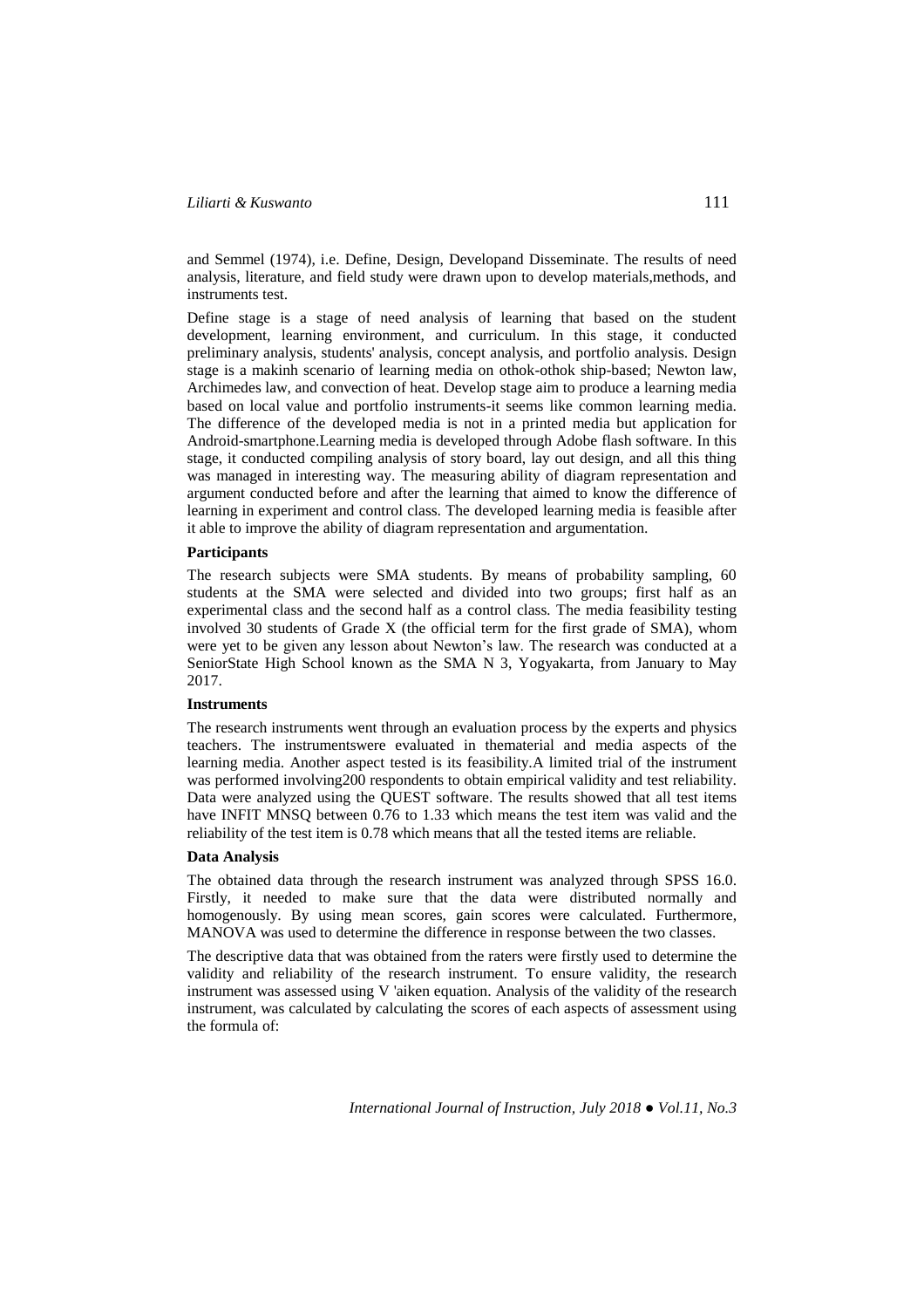$$
V = \frac{\sum s}{[n(c-1)]}(1)
$$

where:

 $s=r-l_0$ 

 $l_{\mathbb{C}}$  lowest evaluation score of validity (namely, 1, in this case),

 $\epsilon$  = highest evaluation score of validity (namely, 5, in this case), and

 $\mathbf{r}$  = score given by the rater.

Next, the reliability of the instrument for evaluating the developed product wasdetermined by using Cohen's *kappa* analysis, with the criterion that a good instrument would havea coefficientreliability greater than or equal to 75%.

The analysis of the learning device product's feasibility was done by calculating the mean score for each aspectusing the formulabelow:

$$
\bar{X} = \frac{\sum X}{n}(2)
$$

where

 $\bar{X}$ =total mean score,

 $\sum X$  =total item score, and

 $\boldsymbol{n}$ =total number of items.

MANOVA was used to determine the difference in response between the two classes.

The research used thepretest-posttest control group designas shownin Table 1 (Wiersma &Jurs, 2009: 146)

Table1

|  | Pretest-Posttest Control Group Design |
|--|---------------------------------------|
|  |                                       |

| N <sub>0</sub><br>`lass | Pretest | Treatment | <b>Posttest</b> |
|-------------------------|---------|-----------|-----------------|
| 1. Experimental         |         |           |                 |
| 2. Control              |         |           |                 |

Where,

 $O_1$  =Pretest,

 $O_2$  =Posttest,

 $X_1$  = using the Android-assisted learning media, and

 $X_2$  = not using the Android-assisted learning media.

The product was applied on the experimental class and the result was compared to the control class, which learned the same thing without usingthe Android-assisted learning media with local culture.

The data obtained from the pretest and posttest were analysed descriptively and quantitatively. Any increase in the learning achieved by the two classes was determined by calculating the gain score of each student who had taken the tests.The mean gain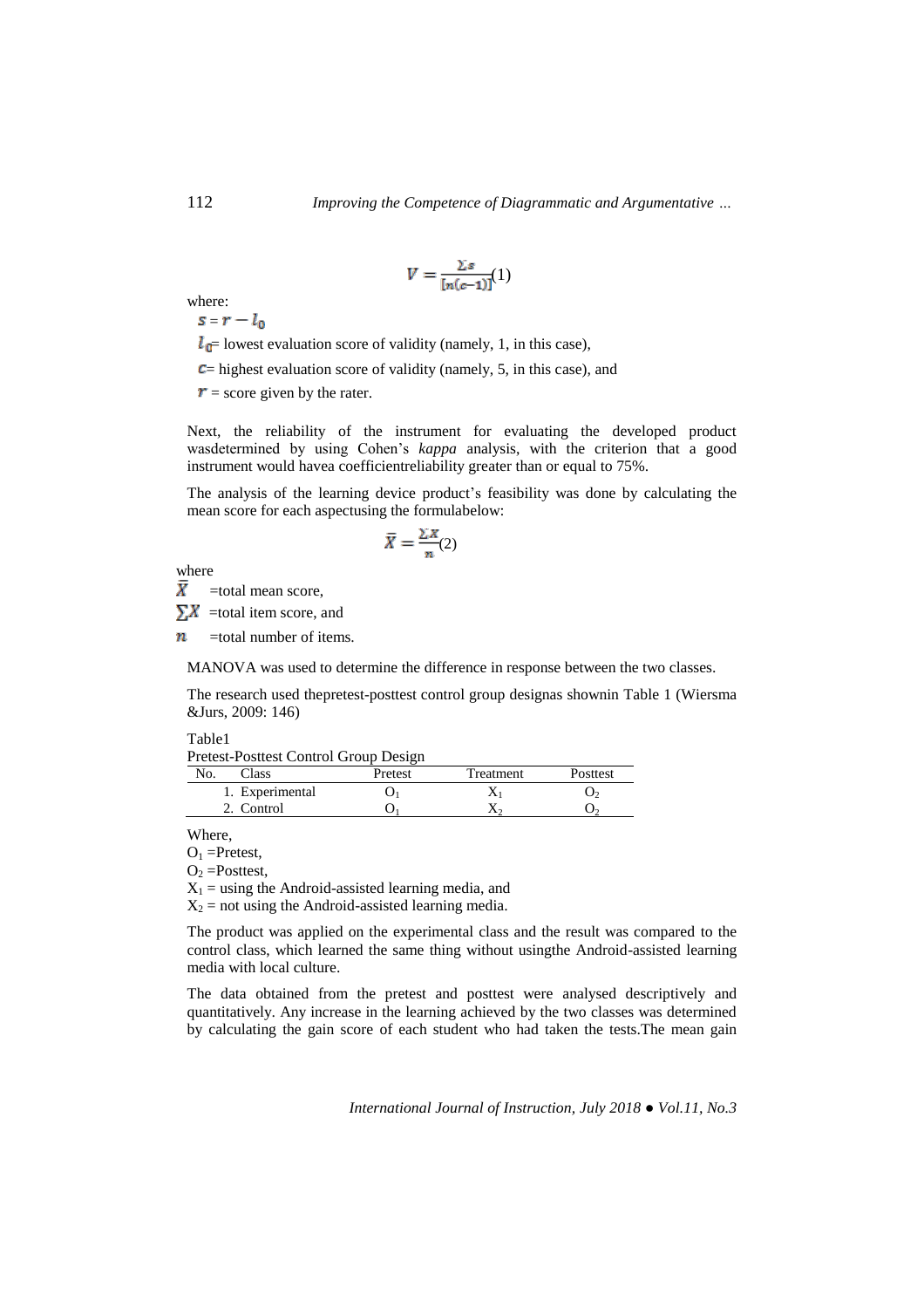score of the experimental class was also compared with that of the control class. The developed evaluation rubric was evaluated by two experts, whose evaluations indicated that it was valid and reliable.

### **FINDINGS AND DISCUSSION**

Based on the analysis of the diagrammatic and argumentative representation as variables, the developed learning media took an Android application, in which there were learning materials related to Newton's law, Archimedes' principle, and convective heat transfer. The materials that were used during the experimentation was about Newton's law. The design of the learning media is presented in Table 2.

### Table 2

Matrixof the Learning Media

| Indicator            | Material                                                    |                          |                       |                         |                          |
|----------------------|-------------------------------------------------------------|--------------------------|-----------------------|-------------------------|--------------------------|
|                      |                                                             | Newton                   |                       | Archimedes              | <b>Heat Transfer</b>     |
|                      | Newton's Law I                                              | Newton's Law II          | Newton's Law III      | Archimedes' Law         | Convection               |
| Giving factual       | Presented with a                                            | A video of an            | The concept of the    | Providesan              | The concept of           |
| content              | video of an <i>othok</i> -                                  | othok-othoktoy           | othok-othok toy       | animation of a          | when the water in        |
|                      | othok toy ship,                                             | ship and an              | shipis being able to  | floating othok-         | the tubestarts to be     |
|                      | students are asked                                          | electric fan are         | move                  | othoktoy ship,          | heated                   |
|                      | to build the factual                                        | presented                |                       | students are asked to   |                          |
|                      | fact.                                                       |                          |                       | build the factual fact. |                          |
|                      | Factsrelated to the                                         | Facts related to the     | Factsrelated to the   | The application of      | <b>Factof</b> convection |
|                      | concepts of                                                 | concepts of              | concepts of           | Achimedes' law          |                          |
|                      | Newton's 1 <sup>st</sup> lawin Newton's 2 <sup>nd</sup> law |                          | Newton's $3rd$ law in | intheothok-othok toy    |                          |
|                      | theothok-othok toy                                          | inthe <i>othok-othok</i> | the othok-othoktoy    | ship                    |                          |
|                      | ship                                                        | toy ship                 | ship                  |                         |                          |
| Building an          | Built the students'                                         | Built the students'      | Built the students'   | Built the students'     | Built the students'      |
| argument of a        | arguments by a                                              | opinion by a video       | opinion by an         | opinion by              | opinion by               |
| physical             | picture of anothok-                                         | of anothok-              | animation presented   | presentedan             | presented a video        |
| phenomenon           | othok toy ship.                                             | othoktoy ship and        | to them of anothok-   | animation to them of    | to them of the $1st$     |
|                      |                                                             | an electric fan          | <i>othok</i> toy ship | anothok-othoktoy        | cycle of the fire        |
|                      |                                                             | being presented          | moving due to wind    | ship's condition        | setting in anothok-      |
|                      |                                                             |                          | presence              | when inliquid matter    | othoktoy shipand         |
|                      |                                                             |                          |                       |                         | the ship is moving       |
| Making a diagram     |                                                             | Describingthe            |                       |                         |                          |
| before calculation   |                                                             | relation between         |                       |                         |                          |
|                      |                                                             | force and                |                       |                         |                          |
|                      |                                                             | acceleration             |                       |                         |                          |
| Inserting a diagram  |                                                             |                          |                       |                         | The heat cycle in        |
| into the appropriate |                                                             |                          |                       |                         | anothok-othoktoy         |
| problem solving      |                                                             |                          |                       |                         | ship                     |
| task                 |                                                             |                          |                       |                         |                          |
|                      |                                                             |                          |                       |                         |                          |
| Giving a diagram     | Explain the related                                         |                          | Built the perception  | ExplainArchimedes'      | Explaintheidea of        |
| and building an      | aspects of anothok-                                         |                          | by means of an        | law through anothok-    | heat transfer in         |
| argumentation        | othok toy ship                                              |                          | animation of an       | othoktoy ship           | convection               |
|                      |                                                             |                          | othok-othok toy ship  |                         |                          |

The learning media concerned was virtual in form and could be operated in an Androidbased mobile telephone. The software program that was used to make the physics learning media was Adobe Flash Professional CS 6 with the use of Action Script 3.7.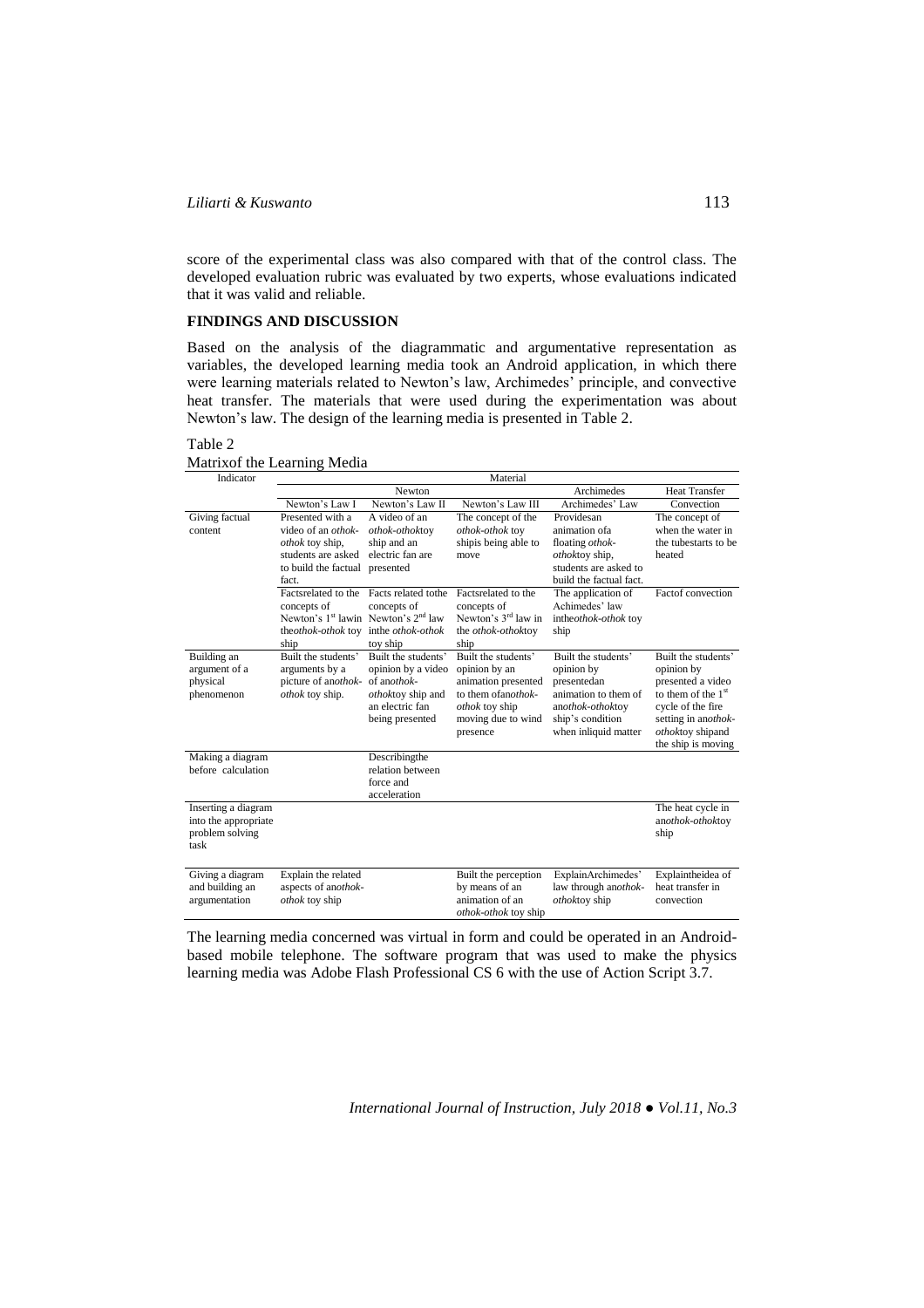



The *othok – othok* toy ship (Figure 1.a.) is often seen in the Sekaten, an annual traditional festive event in Yogyakarta,Indonesia. It comes in two sizes:the small-sized ship is 15 cm long and 6 cm wide and the large-sized ship is 20 cm long and 8 cm wide, and in a variety of colours. *Othok-othok* toy parts are ship hull, awater-filling pipe, and a fire-making container with some pieces of cotton.

The components of an *othok – othok*toy ship is presented in Figure 1. b.They are a pair of small pipes, a tank for water heaterso that evaporation occurs, and a fuse and some cotton applied with oil. The materials and tools for making an *othok-othok* toy ship are, among others, a sheet of tin, scissors that could cut sheet metal ,a piece of cotton, a marker,iron paint, and a paintbrush. It is called *othok – othok* due to the continuous repetitive knocking sound that it emits ("Tok,Tok,Tok,Tok,Tok") when it is in operation.

In the toy ship, there is some principles of physics at work, as presented in Figure 2. The principle of how the *othok – othok* toy ship works is based on the concept of Newton's law, Archimedes' principle, and convection heat transfer so that it could be made part of a physics learning media.

All the designed components were processed using Adobe Flash Professional CS 6 with Action Script 3.The initial page appearances from the media developmental stage are presented in Figures 3.a. and b.



Figure 3. a. Initial Page Appearance of the Learning Media



Figure 3. b. Menu Page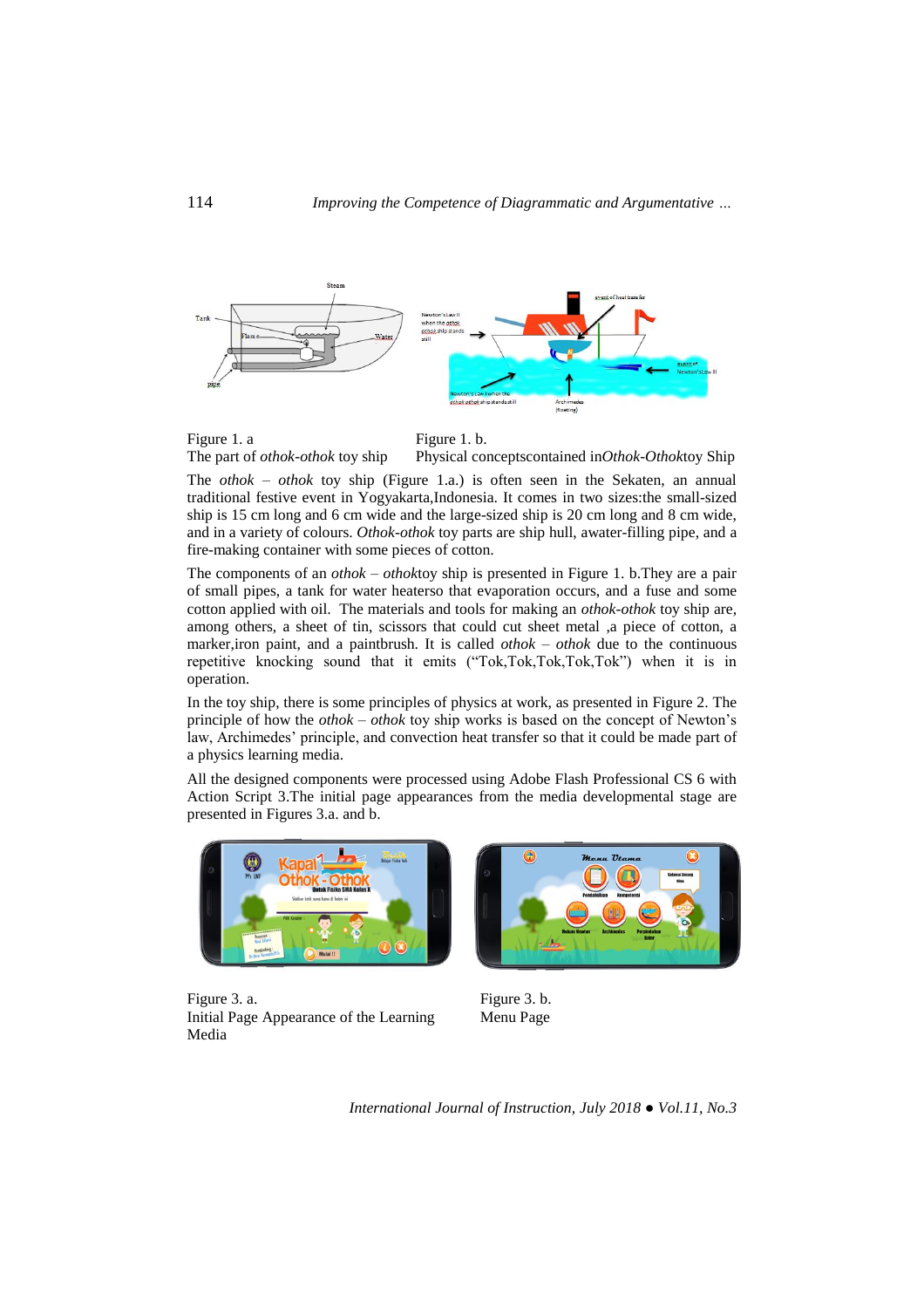Illustrations of the learning media that showed diagrams and argumentation are presented in Figures 4. a. and b. in the form of an animation in the learning media that could improve competence in diagrammatic and argumentative representation.





Figure 4. b. Page Appearance of Heat Transfer Animation

The SMA physics learning media product is in the form of an application in an Android device (such as Smartphone, a tablet*,*or a notebook). The output of the program was a file with an *apk* extension which is required for installation in Android.

The matrix which serves as a guideline for the development of the learning media was synthesized from several articles and then described based on the indicators of the diagrammatic and argumentative representation as seen in Table2.

After the learning media was developed, its feasibility was tested by experts and physics teachers. After it was declared feasible, the product was the tested in schools.

The developed learning media was designed to improve the ability of diagrammatic and argumentatitive representation. The content of the material relates to Newton's law. The discussion material used was *othok-othok* ship, which is a local culture.In line with the research by Isman (2007), the use of technology could improve learners' understanding of concepts of science.Local wisdom that is inserted into the learning process can improve the quality of physics learning. It then becomes meaningful for learners. In addition, active learning which is based on local wisdom contributes to improving student learning outcomes (Brown, 1989; Damayanti, Dewi, & Akhlis, 2013; Wijayanthi, Lasmawan, & Natajaya, 2014).

The field testing was conducted to know the feasibility of the learning media. The increase in the diagrammatic and argumentative representation competence could be seen from the differences in scores before and after the learning process. In summary, the mean and mean gain scores obtained are presented in Table 3.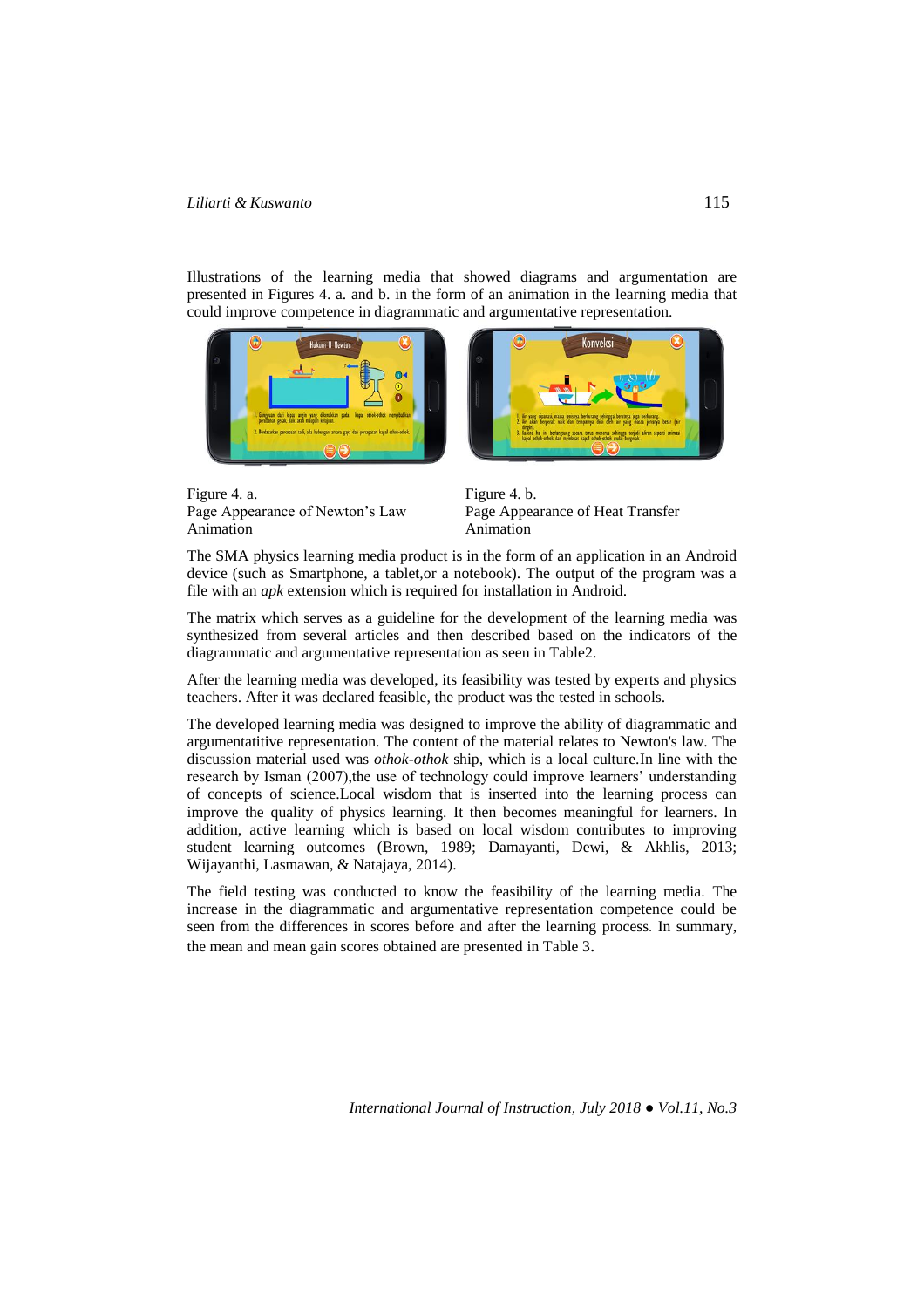| Table 3 |                                                                      |
|---------|----------------------------------------------------------------------|
|         | Increase in Diagrammatic and Argumentative Representation Competence |

| Representation | Class        | Score   |                 | Mean Gain Score | Category |
|----------------|--------------|---------|-----------------|-----------------|----------|
|                |              | Pretest | <b>Posttest</b> |                 |          |
| Diagrammatic   | Experimental | 56.39   | 91.94           | 0.82            | High     |
|                | Control      | 35.67   | 84.17           | 0.74            | High     |
| Argumentative  | Experimental | 29.17   | 80.56           | 0.72            | High     |
|                | Control      | 28.61   | 73.8889         | 0.61            | High     |

In the research concerned here, an analysis was conductobtained on the focus of the influence using learning media to competence in diagrammatic and argumentative representation.Based on theobtaineddata, there was an improvement in learners' conceptual understanding, which could be an impact of a change in learners' competence in diagrammatic and argumentative representation, making them become those who understand the concepts of Newton's law. According to research by Ainsworth (2008), representations types are powerful tools for assisting students in developing complex scientific knowledge.However, these tools need to be handled with great care and have frequent experience in using the tool before one's could use them with maximum effectiveness. Further research by Schnotz and Bannert (2003), it is acknowledged that textual understanding and pictorial understanding are goal-oriented processes of the human cognitive system, in which individual sactively select and process argumentationandinformation with pictures to build mental representations that would apparently be appropriate to meet the presented or anticipated demands.

Objective of the development in the research was to reject Ho and accept Ha. The decision of whether Ho was to be rejected or accepted was made by using MANOVA with Hottelling's Trace effect as basis. According to Table 4,the significance score obtained was 0.000, which is smaller than 0.05,and then, Ho was rejected. Therefore, it was concluded that there was difference in increase the learners' diagrammatic and argumentative representation competence between the experimental class(after learning by using the Android-assisted learning media with local wisdom as basis)and the control class (after learning by other means).

Table 4 Results of MANOVA

| Effect                | Significance | Criteria for<br>Decision | Decision                   | Conclusion                                                                                                                                                        |
|-----------------------|--------------|--------------------------|----------------------------|-------------------------------------------------------------------------------------------------------------------------------------------------------------------|
| Hottelling's<br>Trace | 0.000        | sig<0.05                 | H <sub>0</sub><br>rejected | There is difference in the increase of<br>learners' diagrammatic and argumentative<br>representation competence between the<br>experimental and the control class |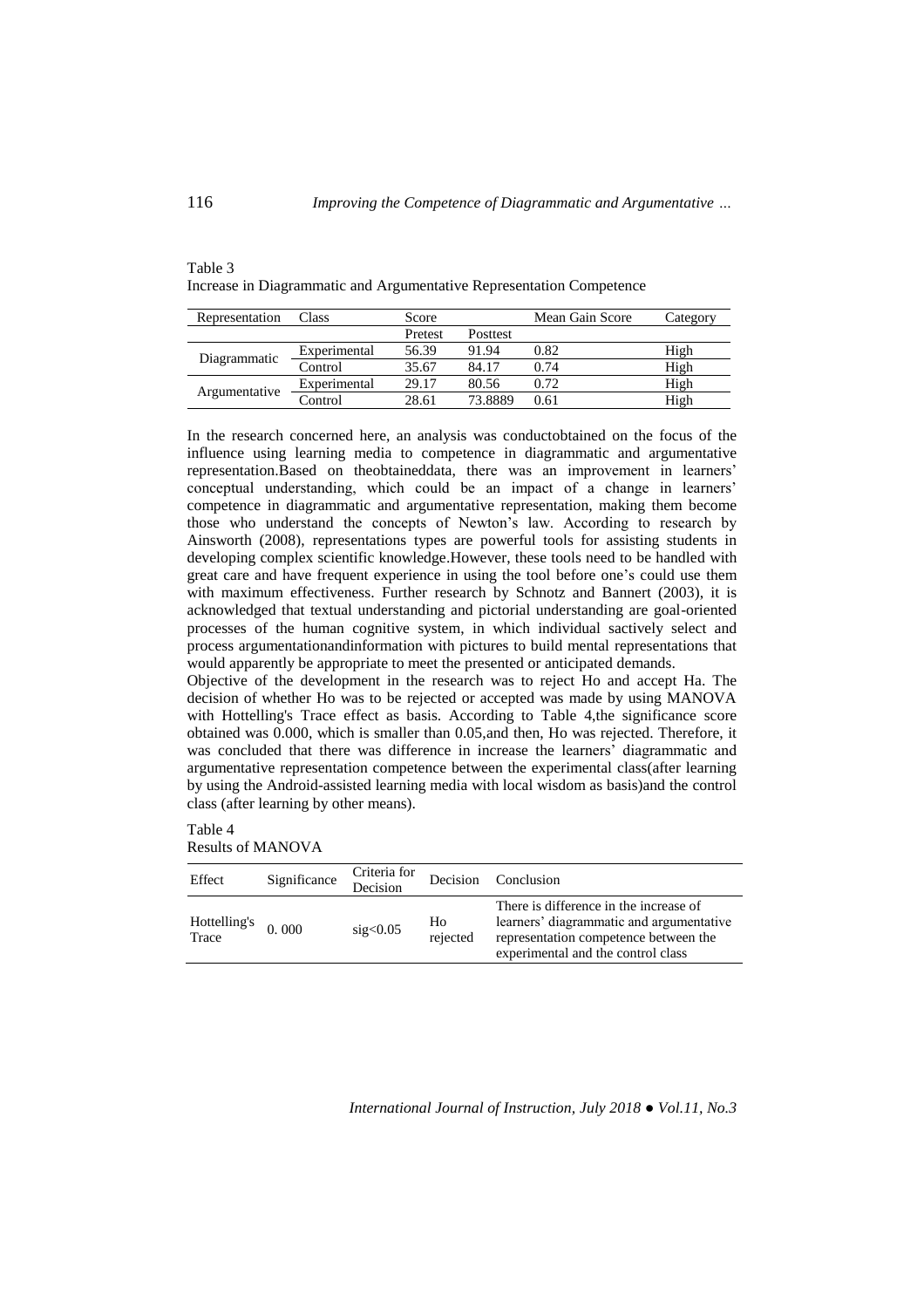A comparison of test results in relation with the dependent variables between the experimental class and the control class are presented in Figure 5 and 6.

In the research, the influence of the use of the learning media on the diagrammatic representation competence was analysed. The obtained data showed that there was an increase in the learners' conceptual understanding. There is a change in their diagrammatic representation competence that had helped them understand the concepts of the Newton's law. It is in line with the research findings by Liu, Horton, Lee, Kang, Rosenblum, O'Hair, & Lu,(2015), who mentioned that using media could help problem solving through its diagrammatic representation.







Competence in Argumentative Representation

The increase in argumentative representation competence could be seen from the difference in argumentative representation competence between the experimental and the control class. In summary, the obtained scores for the competence in argumentative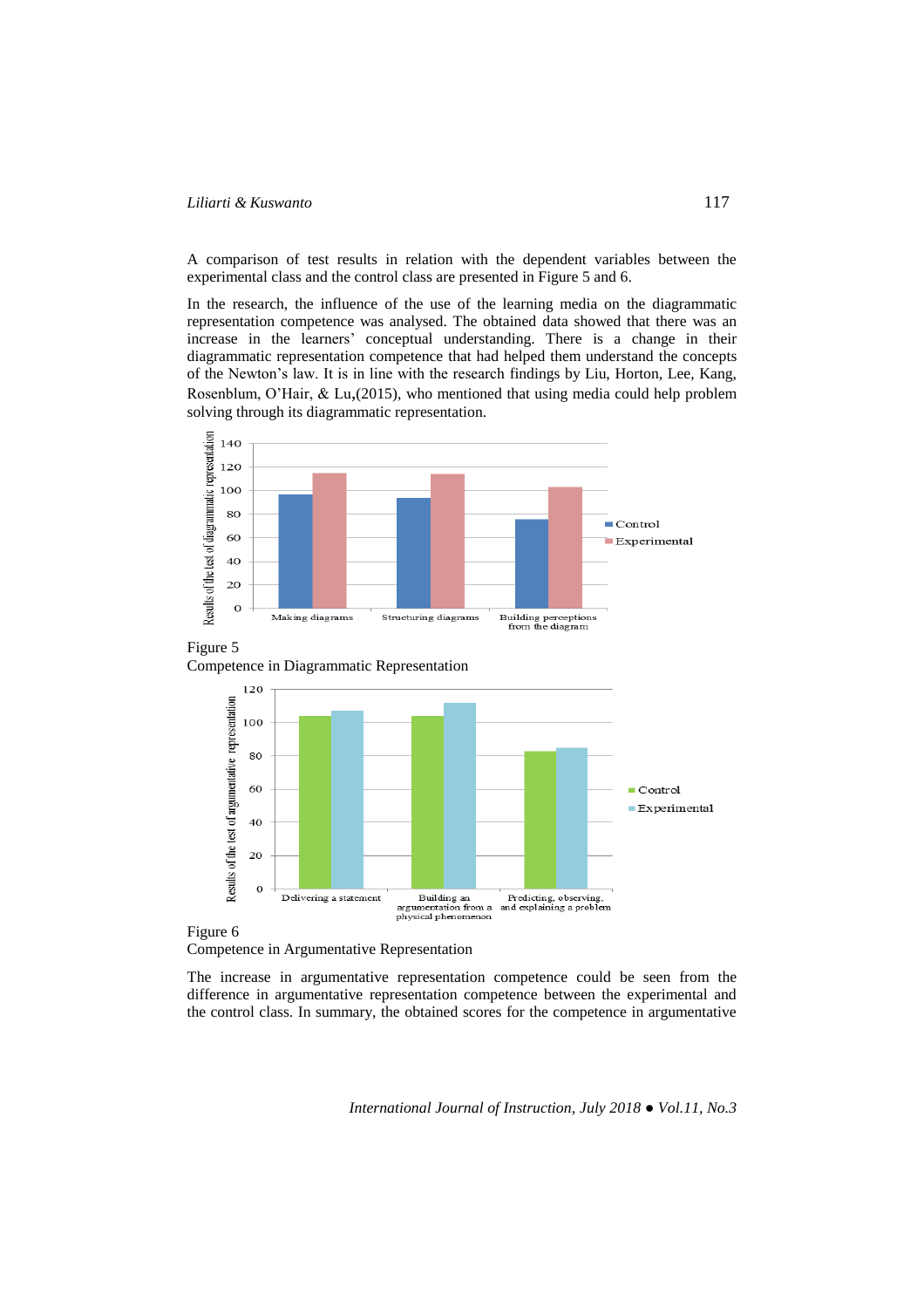representation of the two classes, after undergoing learning, different in treatment, are presented in Figure 6.

In the research, the influence of the use of the learning media on argumentative representation competence was analysed. The obtained data showed that there was an increase in the learners' conceptual understanding. It made an impact in their argumentative representation competence which then helped them to understand the concept of Newton's law. However, the difference in score between the experimental and the control class is not significant.According to Simon, Eduran, and Osborne (2006)competence in argumentation is influenced by prior experience. The students in the control class may have been more active in communicating while those in the experimental class may have been more passive in it.Students who can make representations of diagrams generally have better ability to solve problems (Rosengrant et al, 2006; Edens & Potter, 2008). This is because diagram representation can reduce the complexity of the initial representation and in managing the problem-solving process (Aviani, Erceg & Mesic, 2015). Whereas argumentation representation is used to guide early knowledge building during learning (Tabachneck‐Schijf, Leonardo, &Simon, 1997). This seems to show that the argumentation representation is useful in connecting the gap in the learning process (Saeki, Saito,& Kawaguchi, 2006).

From the results of this development suggest that the local culture that are close to the student environment can be used to explain the physics concepts. The ability to be improved should be aligned with the characteristics of cultural products to be used.mproved capabilities are involved when designing media content.

## **CONCLUSION**

According to the evaluation by experts (or to experts' judgment), material experts, media experts, peer reviewers, and teachers, the developed learning media is feasible to be used in a learning activity as a learning resource. It has received good rating andcould be tested for use in physics learning concerning materials about Newton's law. It could help improve the learners' competence in diagrammatic and argumentative representation at Senior High School.

## **ACKNOLEDGMENTS**

The research was funded by the Ministry of Research, Technology and Higher Education of the Republic of Indonesia under contract number13/PENEL./P.TIM PASCA SARJANA/UN 34.21/2017. The authors would like to thank the suggestions provided by reviewers of this article.

#### **REFERENCES**

Abildinova, G. M., Alzhanov, A.K,Ospanova, N.N, Taybaldieva, Z., Baigojanova, D.S, &Pashovkin N.O.(2016). Developing A Mobile Application "Education Process Remote Management System" on the Android Operating System,*International Journal of Environmental and Science Education*11 (12), 5128-5145.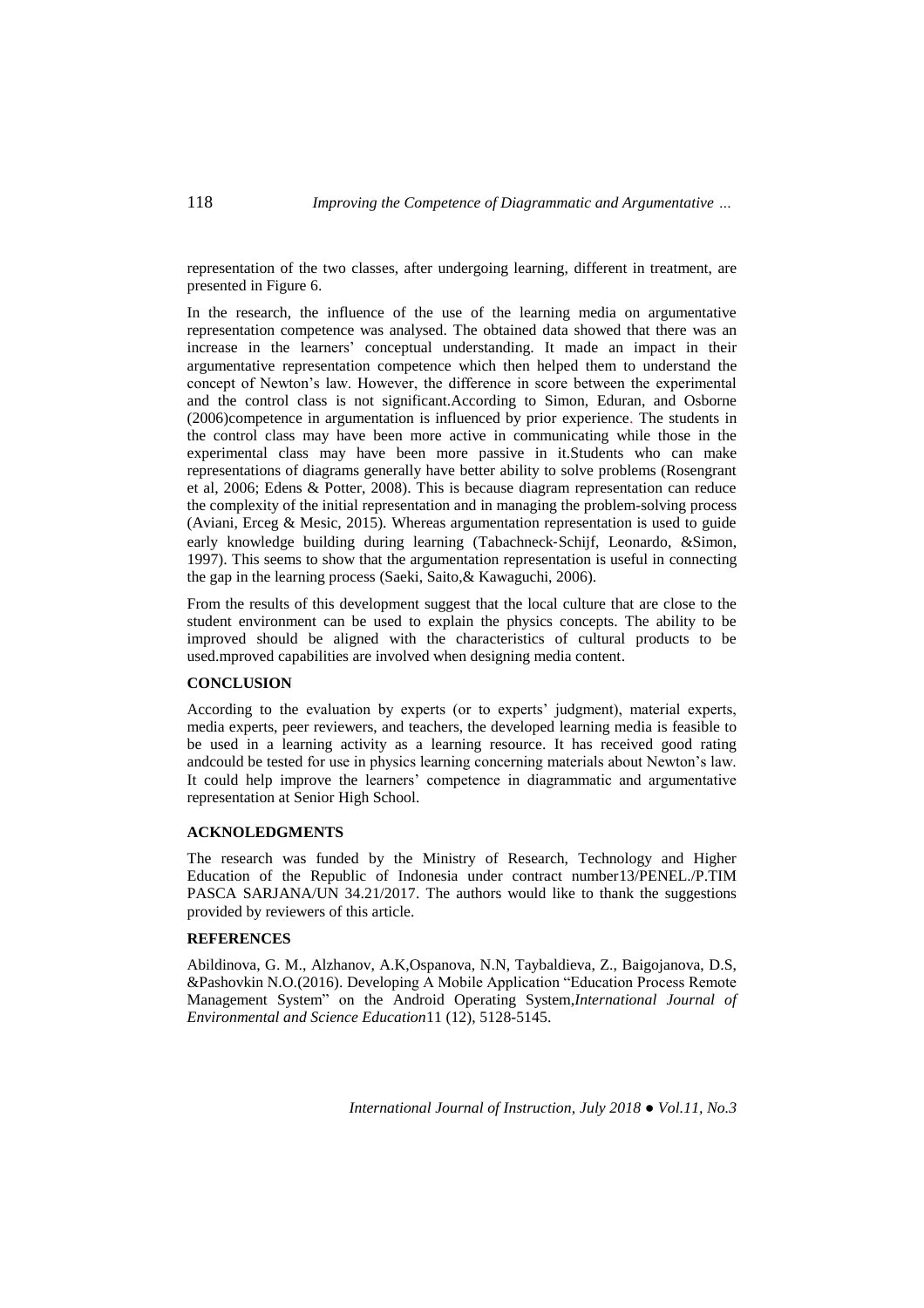Ainsworth, S. (2008).The Educational Value of Multiple-Representations When Learning Complex Scientific Concepts.In Gilbert, JK, Reiner, M, Nakhleh M, (eds) *Visualization: Theory and Practice in Science Education*. *Models and Modelling in Science Education*3 Dordecht: Springer, 191-208.

Ally, M. 2009. *Mobile Learning: Transforming the Delivery of Education and Training*. Edmonton, Canada: AU Press, Athabasca University.pp.293

Ardan, A.S., Ardi, M., Hala, Y., Supu.A., & Dirawan, G.D. (2015). Needs Assessment ofthe Development of the Biology Textbook for High School Class X Based on the Local Wisdom of Timor. *International Education Studies,* 8 (4), 52-59.

Aviani, I., Erceg, N., &Mešić, V. (2015). Drawing and Using Free Body Diagrams: Why It May Be Better Not To Decompose Forces. *Physical Review Special Topics-Physics Education Research*, 11 (2) 020137.

Aviani, I., Erceg, N., & Mešić, V. (2015). Drawing and using free body diagrams: Why it may be better not to decompose forces. *Physical Review Special Topics-Physics Education Research*, *11*(2), 1-14.

Azizahwati, Maaruf, Z., Yassin, R., Yuliani, M.2015).Development of Physics High School Learning Module Based on Local Wisdom to Improve Student LearningProceedingsat Pertemuan Ilmiah XXIX HFI Jateng & DIY, Yogyakarta, 70-73

Baynes, R., &Austin, J. (2012).*Indigenous Knowledge in the Australian National Curriculum for Science: from Conjecture to Classroom Practice*. Paper Presented at the 5<sup>th</sup> Biennial International Indigenous Development Research Conference. Auckland: New Zealand.

Brown. J. S., Collins. A.,& Duguid, P. 1998. Situated Cognition and the Culture of Learning. Calivornia: Education Researcher.

Calimag, J. N., Mugel, P. A., Conde, R. S., &Aquino, L. B. (2014). Ubiquitous Learning Environment Using Android Mobile Application.*International Journal of Research in Engineering & Technology*, *2*(2), 119-128.

Chang, C. S., Chen, T. S., &Hsu, W. H. (2011).The Study on Integrating WebQuest with Mobile Learning for Environmental Education. *Computers & Education*, *57*(1), 1228-1239.

Choiriyah, R. (2015). Designing Popular book of Cook and Games Era '80'an as a Cultural Identity. *Jurnal Desain*.1(2), 126-141.

Damayanti, C., Dewi, N., & Akhlis, I. (2013).Pengembangan CD Pembelajaran berbasis kearifan lokal tema getaran dan gelombang untuk peserta didik SMP kelas VIII.Unnes Science Educational Journal. 2(2), 274-281.

Docktor, J. L., &Mestre, J. P. (2014).Synthesis of Discipline-Based Education Research in Physics.*Physical Review Special Topics-Physics Education Research*.10(2), 1-58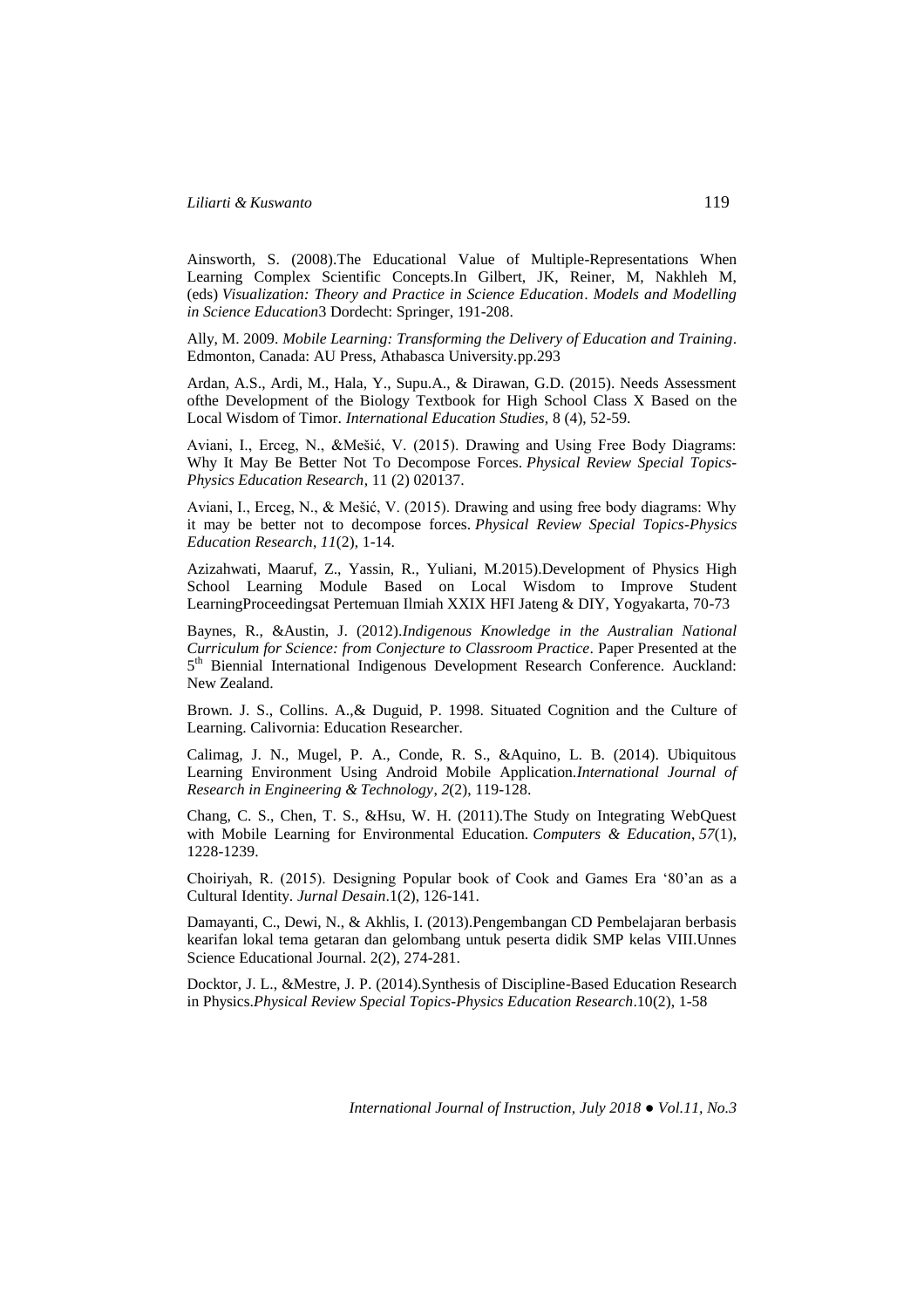Edens, K., & Potter, E. (2008). How Students "Unpack" the Structure of a Word Problem: Graphic Representations and Problem Solving. *School Science and Mathematics*, *108*(5), 184-196.

Gandhewar, N., &Sheikh, R. (2010). Google Android: An Emerging Software Platform for Mobile Devices. *International Journal on Computer Science and Engineering*, *1*(1), 12-17.

Geertz, C. (1992). *Kebudayaan dan Agama*.Yogyakarta: Kanisius Press

Gonzalez, M.A., da Silva, J.B. D., Canedo, J.C., Huete. F., Esteban. D., Manso. J., Rochadel. W., & Gonzalez.M.A*.* (2015). Doing Physics Experiments and Learning with Smartphones. In *Proceedings of the 3rdInternational Conference on Technological Ecosystems for Enhancing Multiculturality.*Vol 5, 303-310.

Hanafi, H., &Samsudin, K. (2015). Mobile Learning Environment System (MLES): The Case of Android-Based Learning Application on Undergraduates Learning. *International Journal of Advanced Computer Science and Application*.3, 1-5

Huet, J. M., & Tcheng, H. (2010). *What If Telecoms-Were the Key to the Third Industrial Revolution?*Paris: Pearson Education.

Holbrow, C.H., Lloyd, J.N., Amato, J. C., Galvez, E., & Parks, M. E. (2010).*Modern Introductory Physics*  $(2^{nd} Ed.)$ . New York: Springer.

Hwang, W.Y., Chen, N.S., Dung, J. J., &Yang, Y.L. (2007).Multiple Representation Skills and Creativity Effects on Mathematical Problem Solving Using a Multimedia Whiteboard System.*Educational Technology & Society*, 10(2), 191-212.

Isman.A, Yaratan.H, & Caner, H. (2007). How Technology is Integratedinto Science Education in a Developing Country: North Cyprus Case. *Turkish Online Journal of educational Technology*.Vol 6(3), 1-7.

Jengathe, G, Dinesh V, &Rojatkar.(2015). Use of Android in the Educational System.*International Journal of Electronics Research*.3(4), 133-137.

Kayalar, F.(2016).Cross-Cultural Comparison of Teachers' Views upon Integration and Use of Technology in Classroom.*Turkish Online Journal of educational Technology*. 15 (2), 11-19.

Keane. T, Keane.W,& Blicblau. A. S. (2014). Beyond Traditional Literacy:Learning and Transformative Practices Using ICT. *Education and Information Technologies.*21 (4)*,* 769-781

Leetian, N.R.C., Estuar, M.R.E., &Syson, M.B. (2013).Designing Mobile Educational Games on Voters' Education: A Tale of Three Engines. *International Journal of e-Education, e-Business, e-Management and e-Learning*, *3*(5), 357-364.

Liu. M, Horton. L, Lee. J, Kang. J, Rosenblum. J, O'Hair. M,& Lu. C.W*.*(2015).Creating a Multimedia Enhanced Problem-Based Learning Environment for Middle School Science: Voices from the Developers. *Interdisciplinary Journal of*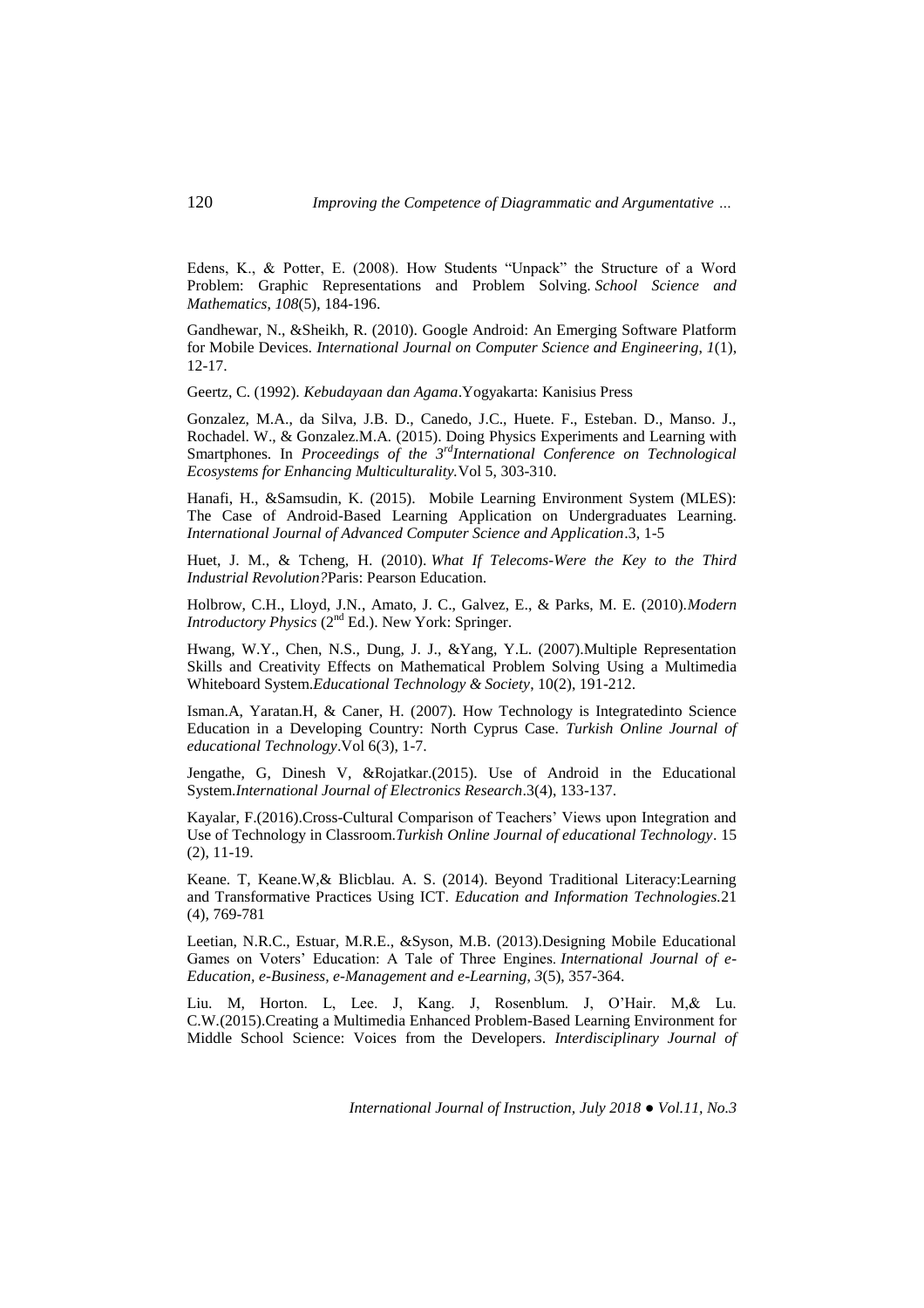*Problem-Based Learning*. 8 (1), 81-91.

Ma, L., Gu, L., &Wang, J. (2014). Research and Development of Mobile Application for the Android Platform.*International Journal of Multimedia and Ubiquitous Engineering*, 9(4), 187-98.

Alqahtani, M, & Mohammad, H. (2015).Mobile Application Impact on Student Performance and Satisfaction.*Turkish Online Journal of Education Technology*. 14 (4), 102-112.

McBride, D. M., & Cutting, J. C. (2015). *Cognitive Psychology: Theory, Process, and Methodology*. Los Angles: SAGE Publications.

Meister, J., Kaganer, E., &Von Feldt, R. (2011).The Year of the Media Tablet as a Learning Tool.*Training and Development,65*(4), 28-31.

Mungmachon, M, R. (2012). Knowledge and Local Wisdom: Community Treasure.*International Journal of Humanities and Social Science.*2(13)*.*174-181

Nieminen, P., Savinainen, A., & Viiri, J. (2012).Relations between Representational Consistency, Conceptual Understanding of the Force Concept, and Scientific Reasoning.*Physical Review Special Topics-Physics Education Research*, 8(1), 1554- 9178.

Ornek, F., Robinson, W. R., &Haugan, M. P. (2008.)What Makes Physics Difficult: *nternational Journal of Environment and Sciences Education*, 3 (1), 30-34.

Parmin, S, Ashadi, S & Marette, Y. (2016).Preparing Prospective Teachers in Integrating Science and Local Wisdom through Practicing Open Inquiry.*Journal of Turkish Science Education*, 13 (2), 3-14.

Raghavan, K, & Glaser, R. (1995). Model-Based Analysis and Reasoning in Science: The MARS Curriculum. *Science Education.*79 (1), 37-61

Roselli, R. J., Howard, L, & Brophy, S. (2006). A Computer-Based Free Body Diagram Assistant.*Journal Computer Applications in Engineering Education*, 14 (4), 281-290.

Rosengrant, D., Van Heuvelen, A., & Etkina, E. (2006, February). Case study: Students' use of multiple representations in problem solving. In P. Heron, L. McCullough, & J. Marx (Eds.), *AIP Conference Proceedings*.818 (1), 49-52.

Saeki, E., Saito, S., & Kawaguchi, J. (2006).Effect of Response–Stimulus Interval Manipulation and Articulatory Suppression on Task Switching.*Memory*.14, 965-976

Salkind, G. M., & Hjalmarson, M. (2007).Mathematical representation. *Running head: Mathematical Representations. Preparation and Professional Development of Mathematics Teachers: George Mason University*.

Sarrab, M., Elgamel, L., &Aldabbas, H. (2012).Mobile Learning (M-learning) and Educational Environments.*International Journal of Distributed and Parallel Systems*, 3, 31-38.